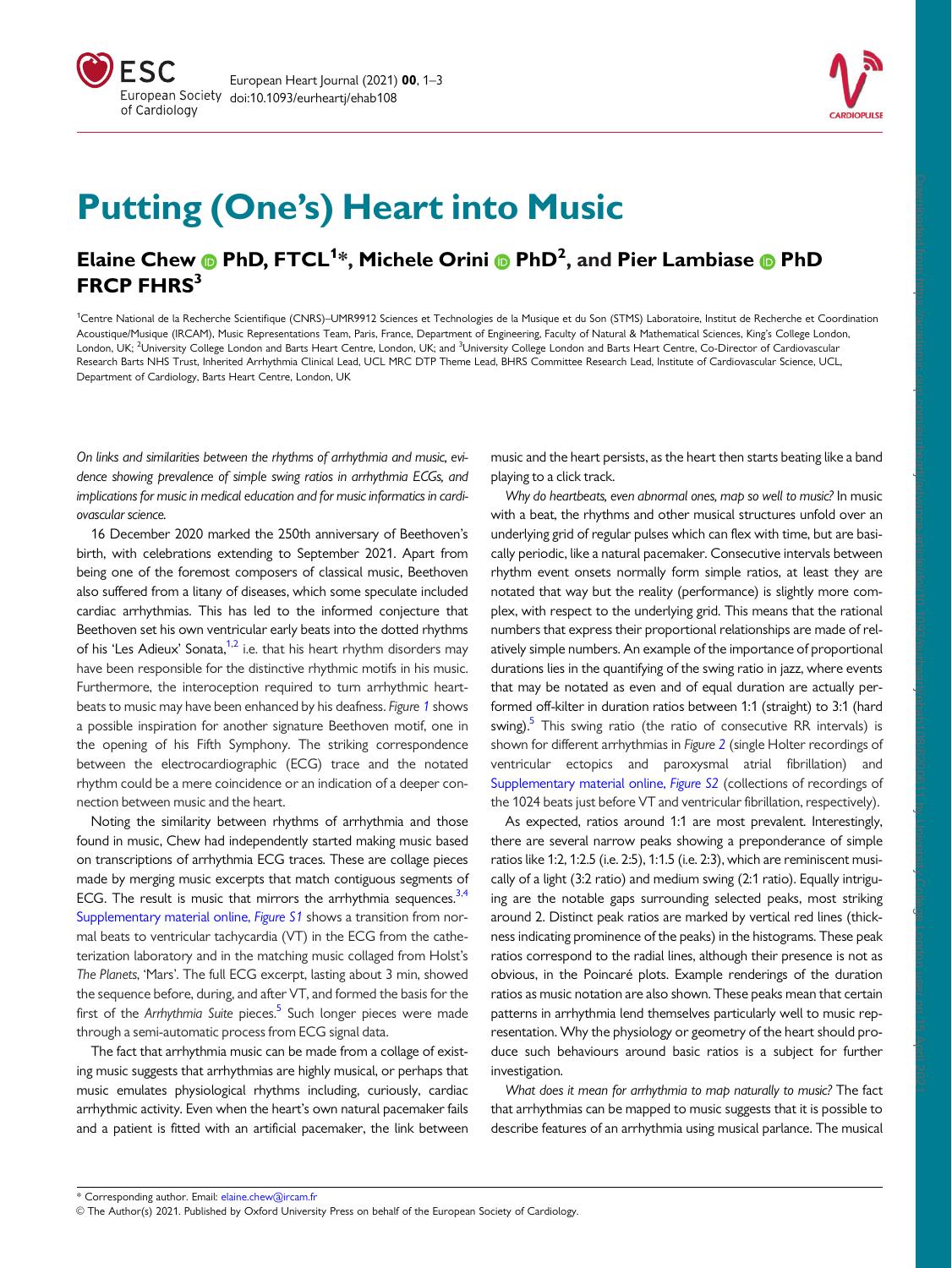<span id="page-1-0"></span>

Figure I Opening of Beethoven's Fifth Symphony (CCARH 2008) and 12-lead Holter ECG segments showing short runs of ventricular tachycardia matching the fate motif, normal beats marking time (ECG courtesy Lambiase).



Figure 2 Log-scale histograms of RR ratios, Poincaré plots of RR intervals, and music notation for peak ratios marked (vertical lines in histograms which correspond to lines radiating from origin in Poincaré plots) for ventricular ectopics (top) and of paroxysmal atrial fibrillation (bottom) from single Holter each.